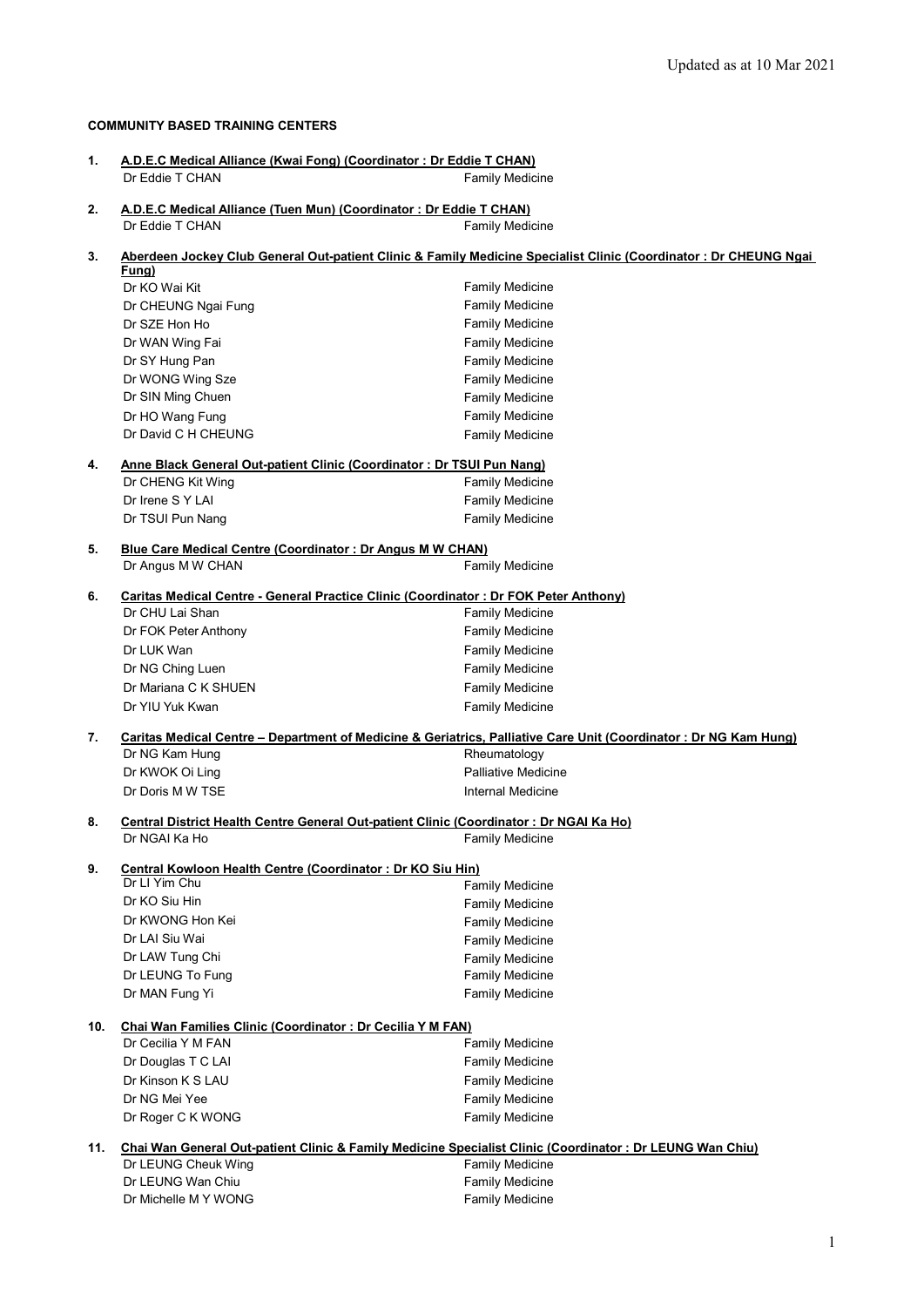|     | Dr YEUNG Wai Man                                                                               | <b>Family Medicine</b> |
|-----|------------------------------------------------------------------------------------------------|------------------------|
| 12. | Cheung Sha Wan Jockey Club General Out-patient Clinic (Coordinator: Dr SY Wing Man)            |                        |
|     | Dr CHAN Chi Wai                                                                                | <b>Family Medicine</b> |
|     | Dr CHU Lai Shan                                                                                | <b>Family Medicine</b> |
|     | Dr KWAN Sin Man                                                                                | <b>Family Medicine</b> |
|     | Dr LEE Kit Yan                                                                                 | <b>Family Medicine</b> |
|     | Dr LUK Wan                                                                                     | <b>Family Medicine</b> |
|     | Dr NG Ching Luen                                                                               | <b>Family Medicine</b> |
|     | Dr SY Wing Man                                                                                 | <b>Family Medicine</b> |
|     | Dr YIU Ming Pong                                                                               | <b>Family Medicine</b> |
|     | Dr YIU Yuk Kwan                                                                                | <b>Family Medicine</b> |
| 13. | <b>East Kowloon General Out-patient Clinic (Coordinator: Dr Catherine T M LAM)</b>             |                        |
|     | LI, Yim Chu                                                                                    | <b>Family Medicine</b> |
|     | LAM, Tak Man Catherine                                                                         | <b>Family Medicine</b> |
|     | HO, Ka Ming                                                                                    | <b>Family Medicine</b> |
|     | CHENG, Pui Sum Cupid                                                                           | <b>Family Medicine</b> |
|     | POON, Ting Kong                                                                                | <b>Family Medicine</b> |
|     | YAU, Kin Chung                                                                                 | <b>Family Medicine</b> |
| 14. | Education and Training Centre in Family Medicine (Ngau Tau Kok) (Coordinator: Dr KONG Che Wan) |                        |
|     | Dr KONG Che Wan                                                                                | <b>Family Medicine</b> |
| 15. | Evangel Hospital - Family Medicine Department (Coordinator: Dr Billy S H CHUI)                 |                        |
|     | Dr Billy S H CHUI                                                                              | <b>Family Medicine</b> |
|     | Dr LAU Tai Wai                                                                                 | <b>Family Medicine</b> |
| 16. | Fanling Families Clinic (Coordinator: Dr LAU Kam Tong)                                         |                        |
|     | Dr LAU Kam Tong                                                                                | <b>Family Medicine</b> |
|     | Dr Dominic M W LAU                                                                             | <b>Family Medicine</b> |
|     | Dr Raymond K L NGAN                                                                            | <b>Family Medicine</b> |
|     | Dr Rita W M WONG                                                                               | <b>Family Medicine</b> |
|     |                                                                                                |                        |
| 17. | Fanling Family Medicine Center (Coordinator: Dr LEUNG Shuk Yun)<br>Dr Jeff M H CHAN            | <b>Family Medicine</b> |
|     | Dr CHENG Cheuk Hong                                                                            | <b>Family Medicine</b> |
|     | Dr CHUNG Kin Wing                                                                              | <b>Family Medicine</b> |
|     | Dr CHUNG Wai Ho                                                                                | <b>Family Medicine</b> |
|     | Dr Maria K W LEUNG                                                                             | <b>Family Medicine</b> |
|     | Dr LEUNG Shuk Yun                                                                              | <b>Family Medicine</b> |
|     | Dr TSE Wan Ying                                                                                | <b>Family Medicine</b> |
|     | Dr WONG Chi Lung                                                                               | <b>Family Medicine</b> |
|     | Dr Kitty K WONG                                                                                | <b>Family Medicine</b> |
|     | Dr YEUNG Chi Keung                                                                             | <b>Family Medicine</b> |
| 18. | Ha Kwai Chung General Out-patient Clinic (Coordinator: Dr FU Sau Nga)                          |                        |
|     | Dr DAO Man Chi                                                                                 | <b>Family Medicine</b> |
|     | Dr FU Sau Nga                                                                                  | <b>Family Medicine</b> |
|     | Dr IP Yan Yan                                                                                  | <b>Family Medicine</b> |
|     | Dr NG Ming Shing                                                                               | <b>Family Medicine</b> |
|     | Dr TAM Ho Shan                                                                                 | <b>Family Medicine</b> |
| 19. | Hong Kong Buddhist Hospital - Family Medicine Clinic (Coordinator: Dr Dr CHAN Ka Man)          |                        |
|     | Dr CHAN Ka Man                                                                                 | <b>Family Medicine</b> |
|     | Dr CHAN Sze Luen David                                                                         | <b>Family Medicine</b> |
|     | Dr CHOY Pui Sang Ignatius                                                                      |                        |
|     | Dr TAM Wah Kit                                                                                 | <b>Family Medicine</b> |
| 20. | Hong Kong Families Clinic - Tang Chi Ngong Specialist Clinic (Coordinator: Dr TSUI Kwok Biu)   |                        |
|     | Dr Anthony K Y HO                                                                              | <b>Family Medicine</b> |
|     | Dr Linda Y F HUI                                                                               | <b>Family Medicine</b> |
|     | Dr Selina S W LEUNG                                                                            | <b>Family Medicine</b> |
|     | Dr NG Kwok Keung                                                                               | <b>Family Medicine</b> |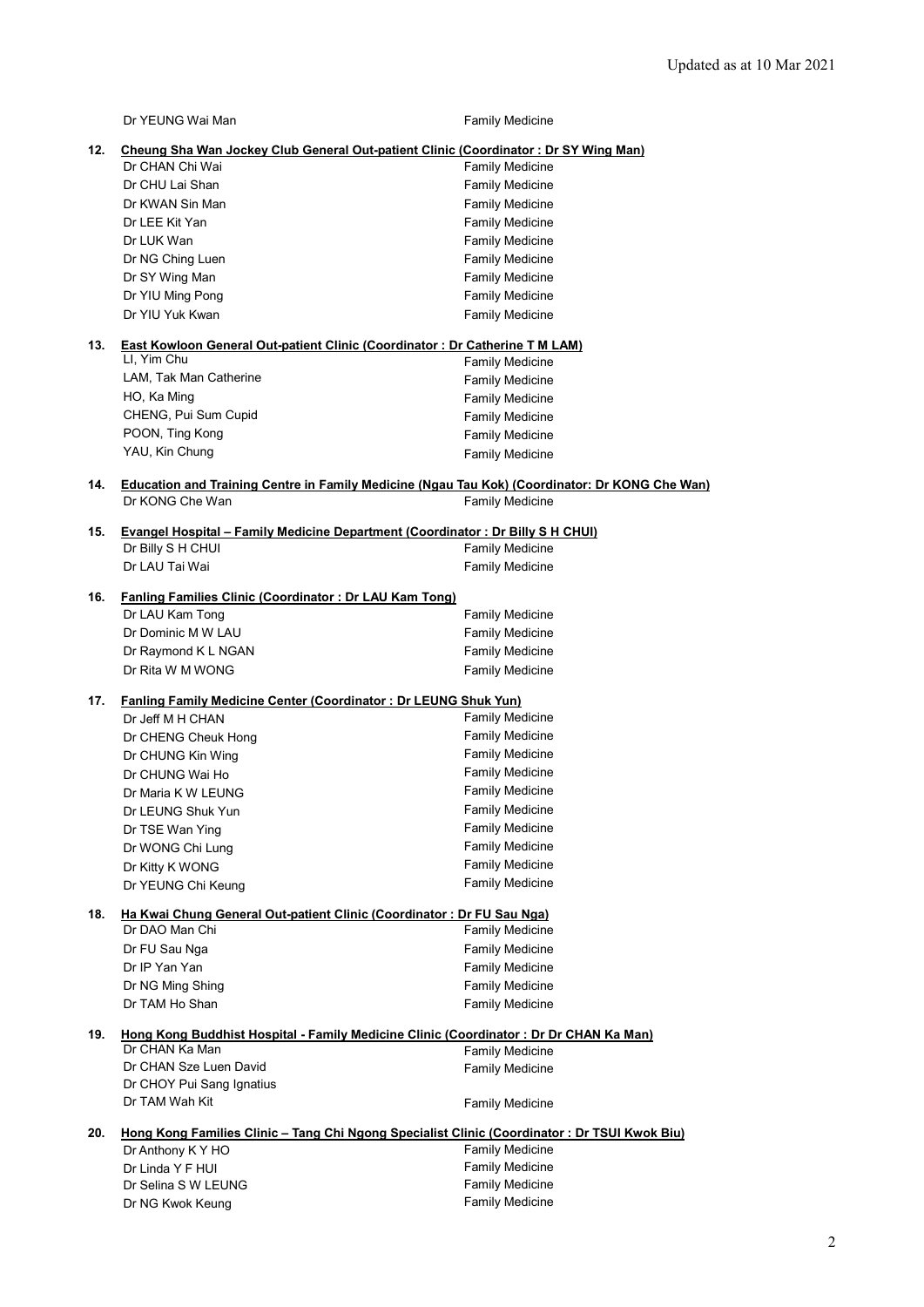|     | Dr TSUI Kwok Biu                                                                       | <b>Family Medicine</b>                                                                                |
|-----|----------------------------------------------------------------------------------------|-------------------------------------------------------------------------------------------------------|
|     | Dr Roger C K WONG                                                                      | <b>Family Medicine</b>                                                                                |
|     | Dr YIP Wing Yi                                                                         | <b>Family Medicine</b>                                                                                |
| 21. |                                                                                        | Hong Kong Polytechnic University - University Health Service (Coordinator: Dr WONG Ho Cheong)         |
|     | Dr KWONG Ho Tak                                                                        | Family Medicine                                                                                       |
|     | Dr Dana S M LO                                                                         | <b>Family Medicine</b>                                                                                |
|     | Dr WONG Ho Cheong                                                                      | <b>Family Medicine</b>                                                                                |
|     |                                                                                        |                                                                                                       |
| 22. |                                                                                        | Hong Kong Sanatorium & Hospital, Out-patient Clinic (Coordinator: Dr Billy C F CHIU)                  |
|     | Dr Judy G Y CHENG                                                                      | <b>Family Medicine</b>                                                                                |
|     | Dr CHEUNG Yu                                                                           | <b>Family Medicine</b>                                                                                |
|     | Dr Billy C F CHIU                                                                      | <b>Family Medicine</b>                                                                                |
|     | Dr CHUNG Chak Cheong                                                                   | <b>Family Medicine</b>                                                                                |
|     | Dr HONG Tin Chak                                                                       | <b>Family Medicine</b>                                                                                |
|     | Dr PANG Siu Leung                                                                      | <b>Family Medicine</b>                                                                                |
|     | Dr Anthony S B POON                                                                    | <b>Family Medicine</b>                                                                                |
|     | Dr WONG Chak Tong                                                                      | <b>Family Medicine</b>                                                                                |
|     | Dr YUEN Shiu Man                                                                       | <b>Family Medicine</b>                                                                                |
|     |                                                                                        |                                                                                                       |
| 23. | Hung Hom General Out Patient Clinic (Coordinator : Dr LAI Siu Wai)<br>Dr I I Yim Chu   | <b>Family Medicine</b>                                                                                |
|     | Dr LAI Siu Wai                                                                         | <b>Family Medicine</b>                                                                                |
|     | Dr Ignatius P S CHOY, Pui Sang                                                         | <b>Family Medicine</b>                                                                                |
|     | Dr LAW Tung Chi                                                                        | <b>Family Medicine</b>                                                                                |
|     | Dr LEUNG To Fung                                                                       | <b>Family Medicine</b>                                                                                |
|     |                                                                                        |                                                                                                       |
| 24. |                                                                                        | Jockey Club Tin Shui Wai Community Health Centre (Coordinator : Dr John T N CHUNG)                    |
|     | Dr John T N CHUNG                                                                      | <b>Family Medicine</b>                                                                                |
|     |                                                                                        |                                                                                                       |
| 25. | Dr Joyce S F TANG                                                                      | Jockey Club Wo Lok Community Health Centre (Coordinator: Dr Joyce S F TANG)<br><b>Family Medicine</b> |
|     |                                                                                        |                                                                                                       |
| 26. |                                                                                        | Kennedy Town Jockey Club General Out-patient Clinic (Coordinator: Dr WONG Wing Sze)                   |
|     | Dr WONG Wing Sze                                                                       | <b>Family Medicine</b>                                                                                |
| 27. | Kowloon Families Clinic (Coordinator: Dr Carroll K L CHAN)                             |                                                                                                       |
|     | Dr Carroll K L CHAN                                                                    | <b>Family Medicine</b>                                                                                |
|     | Dr Lisa P K CHENG                                                                      | <b>Family Medicine</b>                                                                                |
|     | Dr HO Kam Wai                                                                          | <b>Family Medicine</b>                                                                                |
|     | Dr LAU Pui Ling                                                                        | <b>Family Medicine</b>                                                                                |
|     |                                                                                        |                                                                                                       |
| 28. |                                                                                        | Kwong Wah Hospital - General Out-patient Department (Coordinator: Dr HO Ka Ming)                      |
|     | Dr HO Ka Ming                                                                          | <b>Family Medicine</b>                                                                                |
|     | Dr TAM Wah Kit                                                                         | <b>Family Medicine</b>                                                                                |
|     | Dr OR Ka Yan                                                                           | <b>Family Medicine</b>                                                                                |
|     | Dr NG Ventura Lorna                                                                    | Family Medicine                                                                                       |
|     |                                                                                        |                                                                                                       |
| 29. | Kwun Tong Community Health Centre (Coordinator: Dr TOO Lai Chong)<br>Dr CHAN Ngai Ping | Family Medicine                                                                                       |
|     | Dr KWAN Yu                                                                             | Family Medicine                                                                                       |
|     | Dr TOO Lai Chong                                                                       | Family Medicine                                                                                       |
|     |                                                                                        |                                                                                                       |
| 30. | Lam Tin Polyclinic General Out-patient Clinic (Coordinator: Dr FUNG Hoi Tik)           |                                                                                                       |
|     | Dr CHAN Pui Wai                                                                        | <b>Family Medicine</b>                                                                                |
|     | Dr FUNG Hoi Tik                                                                        | Family Medicine                                                                                       |
|     | Dr KWOK Chi Sum                                                                        | Family Medicine                                                                                       |
|     |                                                                                        |                                                                                                       |
| 31. | Lee Kee Memorial Dispensary (Coordinator: Dr David S L CHAN)<br>Dr LI Yim Chu          |                                                                                                       |
|     | Dr David S L CHAN                                                                      | Family Medicine                                                                                       |
|     |                                                                                        | <b>Family Medicine</b>                                                                                |
|     | Dr KO Siu Hin                                                                          | Family Medicine                                                                                       |
|     | Dr LAW Tung Chi                                                                        | <b>Family Medicine</b>                                                                                |
|     | Dr LEUNG To Fung                                                                       | <b>Family Medicine</b>                                                                                |
|     |                                                                                        |                                                                                                       |

**32. Lek Yuen General Out-patient Clinic (Coordinator : Dr Maria K W LEUNG)** Dr Andy K Y CHEUNG Family Medicine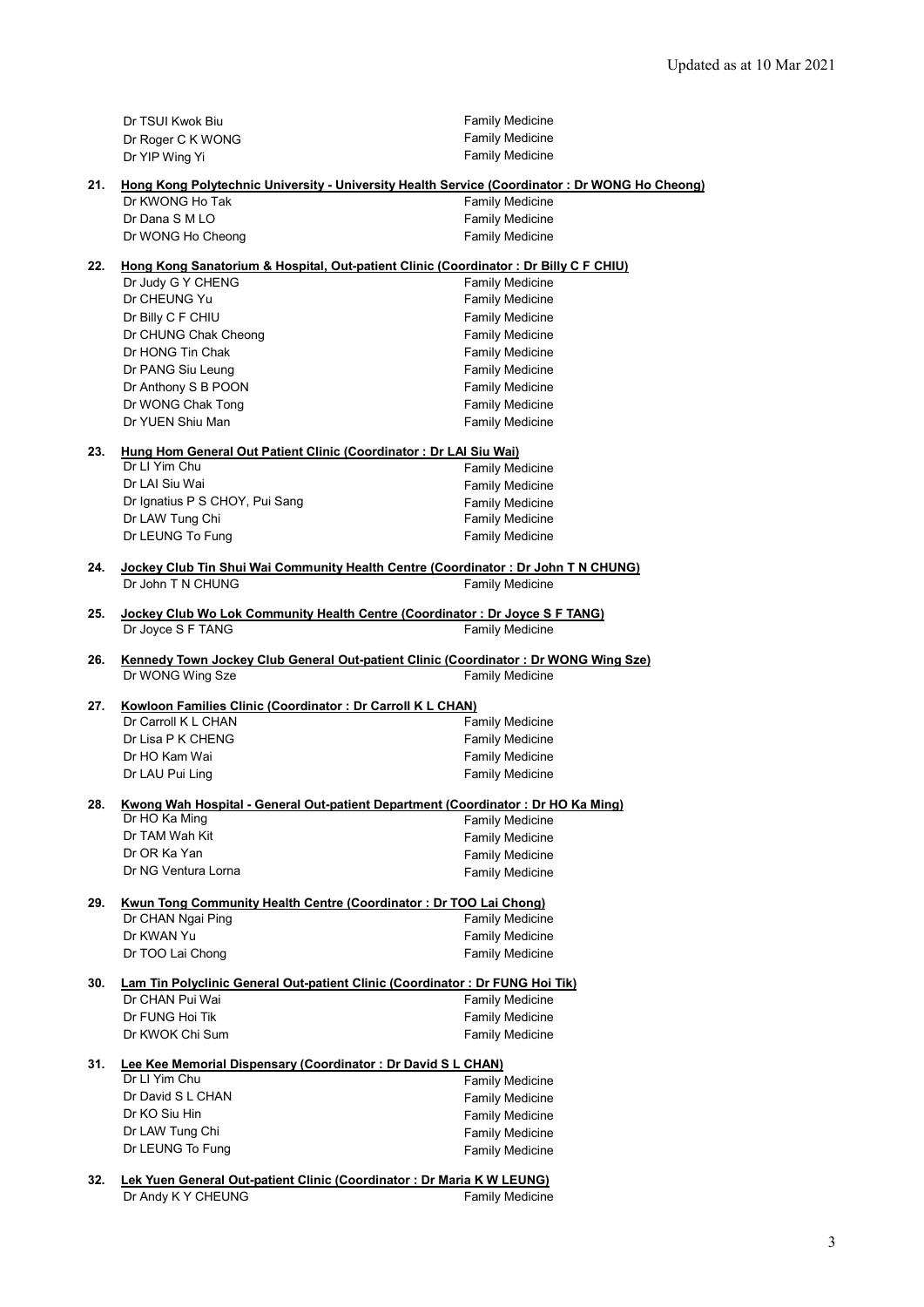|     | Dr CHOI Yue Kwan                                                                        | <b>Family Medicine</b>                           |
|-----|-----------------------------------------------------------------------------------------|--------------------------------------------------|
|     | Dr FUNG Pak Kei                                                                         | <b>Family Medicine</b>                           |
|     | Dr LAI Sheung Siu                                                                       | <b>Family Medicine</b>                           |
|     | Prof Albert LEE                                                                         | <b>Family Medicine</b>                           |
|     | Dr Maria K W LEUNG                                                                      | <b>Family Medicine</b>                           |
|     | Dr LI Heung Wing                                                                        | <b>Family Medicine</b>                           |
|     | Dr Peter T K NG                                                                         | <b>Family Medicine</b>                           |
|     |                                                                                         |                                                  |
| 33. | Li Po Chun General Out-patient Clinic (Coordinator: Dr HUI Lai Chi)                     |                                                  |
|     | Dr LI Yim Chu                                                                           | <b>Family Medicine</b>                           |
|     | Dr HUI Lai Chi                                                                          | Family Medicine                                  |
|     | Dr HO Ka Ming                                                                           | <b>Family Medicine</b>                           |
|     | Dr NG Ventura Lorna                                                                     | <b>Family Medicine</b>                           |
|     | Dr TAM Wah Kit                                                                          | <b>Family Medicine</b>                           |
|     | Dr YIP Pui Chuen                                                                        | <b>Family Medicine</b>                           |
|     |                                                                                         |                                                  |
| 34. | Ma On Shan Family Medicine Centre (Coordinator: Dr LEUNG Wing Kit)<br>Dr CHAN Ting Bong | <b>Family Medicine</b>                           |
|     | Dr CHOW Kam Fai                                                                         | <b>Family Medicine</b>                           |
|     | Dr LEUNG Wing Kit                                                                       | <b>Family Medicine</b>                           |
|     | Dr So Fong Tat                                                                          | <b>Family Medicine</b>                           |
|     |                                                                                         |                                                  |
| 35. | Madam Yung Fung Shee Health Centre (Coordinator: Dr WONG Man Kin)                       |                                                  |
|     | Dr CHAN Ka Ho                                                                           | <b>Family Medicine</b>                           |
|     | Dr CHAN Man Li                                                                          | <b>Family Medicine</b>                           |
|     | Dr CHAN Yin Hang                                                                        | <b>Family Medicine</b>                           |
|     | Dr Ronald S Y CHENG                                                                     | <b>Family Medicine</b>                           |
|     | Dr CHU Tsun Kit                                                                         | <b>Family Medicine</b>                           |
|     | Dr HUNG Chi Bun                                                                         | <b>Family Medicine</b>                           |
|     | Dr Ronald C H IP                                                                        | <b>Family Medicine</b>                           |
|     | Dr KWOK Vincci                                                                          | <b>Family Medicine</b>                           |
|     | Dr Wendy H Y LEE                                                                        | <b>Family Medicine</b>                           |
|     | Dr LEE Kar Fai                                                                          | <b>Family Medicine</b>                           |
|     | Dr LIANG Jun                                                                            | <b>Family Medicine</b>                           |
|     | Dr NG Mei Po                                                                            | <b>Family Medicine</b>                           |
|     | Dr NG Yeung Shing                                                                       | <b>Family Medicine</b>                           |
|     | Dr SZE Chung Fai                                                                        | <b>Family Medicine</b>                           |
|     | Dr TANG Kin Sze                                                                         | <b>Family Medicine</b>                           |
|     | Dr Dorothy K Y TO                                                                       | <b>Family Medicine</b><br><b>Family Medicine</b> |
|     | Dr Tse Sut Yee                                                                          |                                                  |
|     | Dr TSE Hing Choi                                                                        | <b>Family Medicine</b>                           |
|     | Dr TSUI Felix                                                                           | <b>Family Medicine</b><br><b>Family Medicine</b> |
|     | Dr WONG Fai Ying                                                                        | <b>Family Medicine</b>                           |
|     | Dr WONG Chun Fai                                                                        | <b>Family Medicine</b>                           |
|     | Dr WONG Man Kin                                                                         | <b>Family Medicine</b>                           |
|     | Dr YIP Chun Kong                                                                        | Family Medicine                                  |
|     | Dr YIM Chi Ling<br>Dr YU Pui Hang                                                       | <b>Family Medicine</b>                           |
|     |                                                                                         |                                                  |
| 36. | Mona Fong General Out-patient Clinic (Coordinator: Dr Matthew M H LUK)                  |                                                  |
|     | Dr Matthew M H LUK                                                                      | Family Medicine                                  |
|     | Dr YEUNG Sze Wai                                                                        | <b>Family Medicine</b>                           |
|     |                                                                                         |                                                  |
| 37. | New Territories Families Clinic (Coordinator: Dr CHAN Ka Wai)<br>Dr CHAN Ka Wai         | <b>Family Medicine</b>                           |
|     | Dr Tammy K W TAM                                                                        | <b>Family Medicine</b>                           |
|     |                                                                                         |                                                  |
| 38. | Ngau Tau Kok Jockey Club General Out-patient Clinic (Coordinator: Dr WONG Kwai Wing)    |                                                  |
|     | Dr WONG Kwai Wing                                                                       | <b>Family Medicine</b>                           |
|     | Dr WONG Sze Nga                                                                         | <b>Family Medicine</b>                           |
|     | Dr WONG Tak Lung                                                                        | <b>Family Medicine</b>                           |
|     |                                                                                         |                                                  |
| 39. | North Lantau Hospital Community Health Centre (Coordinator: Dr LAM Hiu Lam)             |                                                  |
|     | Dr Alex S Y CHOW                                                                        | <b>Family Medicine</b>                           |
|     | Dr LAM Hiu Lam                                                                          | <b>Family Medicine</b>                           |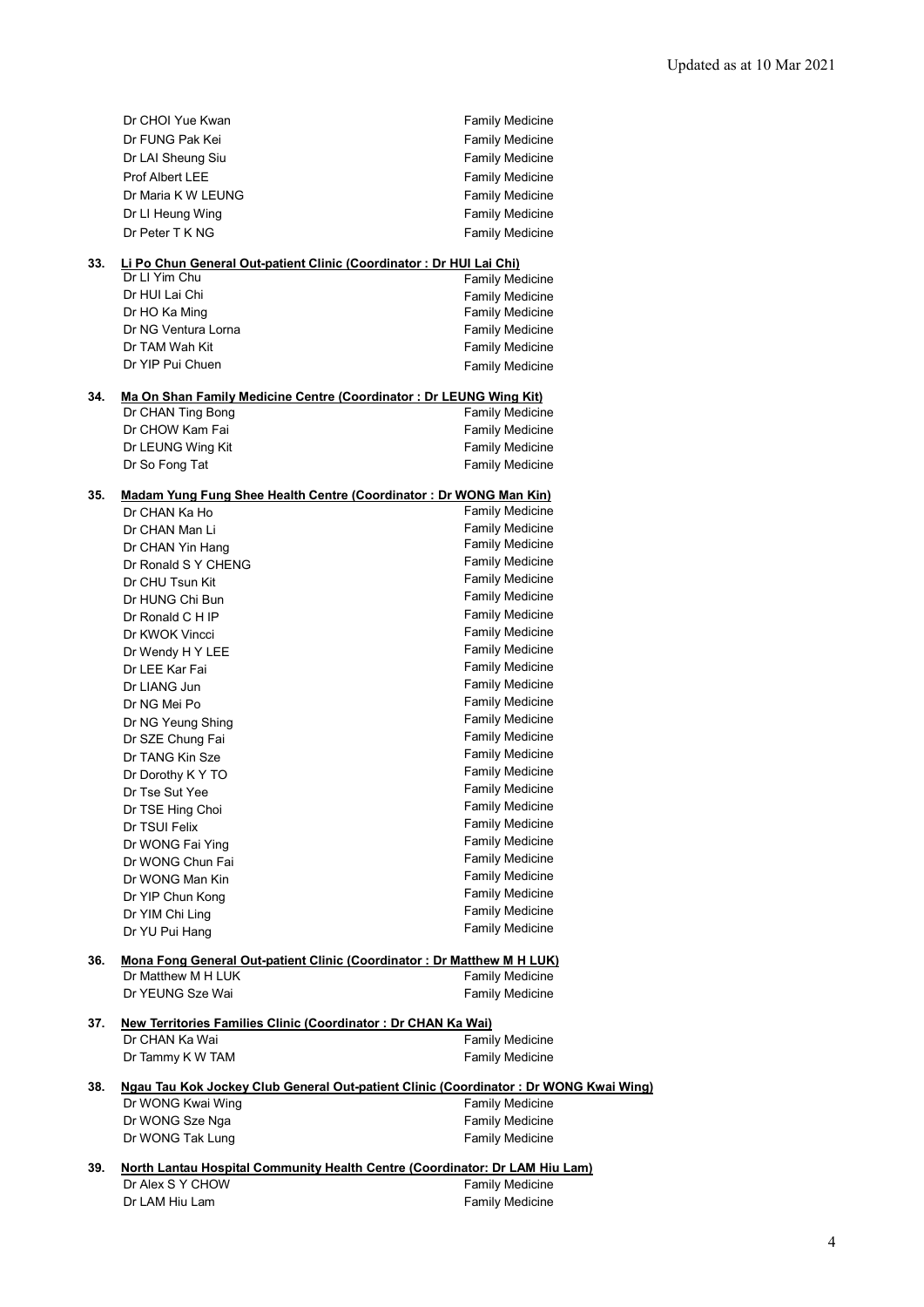Dr Yiu Yuk Kwan Family Medicine

#### **40. Our Lady of Maryknoll Hospital – Family Medicine Clinic and Hospital Authority Staff Clinic (Coordinator : Dr Vincent W S**

|     | LI)                                                                                          |                        |
|-----|----------------------------------------------------------------------------------------------|------------------------|
|     | Dr Vincent W S LI                                                                            | <b>Family Medicine</b> |
|     | Dr CHAN Mei Tak                                                                              | <b>Family Medicine</b> |
|     | Dr Winnie W Y CHAN                                                                           | <b>Family Medicine</b> |
|     | Dr Cupid P S CHENG                                                                           | <b>Family Medicine</b> |
|     | Dr HUI King Wai                                                                              | <b>Family Medicine</b> |
|     | Dr Susanna L L HUNG                                                                          | <b>Family Medicine</b> |
|     | Dr Catherine T M LAM                                                                         | <b>Family Medicine</b> |
|     | Dr POON Ting Kong                                                                            | <b>Family Medicine</b> |
|     | Dr TAM John Hugh                                                                             | <b>Family Medicine</b> |
|     | Dr Timmy P H TONG                                                                            | <b>Family Medicine</b> |
|     | Dr HO Ka Ming                                                                                | <b>Family Medicine</b> |
|     | Dr Vincent W S LI                                                                            | <b>Family Medicine</b> |
|     | Dr CHAN Mei Tak                                                                              | <b>Family Medicine</b> |
| 41. | Pok Oi Hospital - Family Medicine Specialist Clinic (Coordinator: Dr Ronald S Y CHENG)       |                        |
|     | Dr CHAN Ka Ho                                                                                | <b>Family Medicine</b> |
|     | Dr CHAN Man Li                                                                               | <b>Family Medicine</b> |
|     | Dr CHAN Yin Hang                                                                             | <b>Family Medicine</b> |
|     | Dr Ronald S Y CHENG                                                                          | <b>Family Medicine</b> |
|     | Dr CHU Tsun Kit                                                                              | <b>Family Medicine</b> |
|     | Dr HUNG Chi Bun                                                                              | <b>Family Medicine</b> |
|     | Dr Ronald C H IP                                                                             | <b>Family Medicine</b> |
|     | Dr KWOK Vincci                                                                               | <b>Family Medicine</b> |
|     | Dr Wendy H Y LEE                                                                             | <b>Family Medicine</b> |
|     | Dr LEE Kar Fai                                                                               | <b>Family Medicine</b> |
|     | Dr LIANG Jun                                                                                 | <b>Family Medicine</b> |
|     | Dr NG Mei Po                                                                                 | <b>Family Medicine</b> |
|     | Dr NG Yeung Shing                                                                            | <b>Family Medicine</b> |
|     | Dr SZE Chung Fai                                                                             | <b>Family Medicine</b> |
|     | Dr TANG Kin Sze                                                                              | <b>Family Medicine</b> |
|     | Dr Dorothy K Y TO                                                                            | <b>Family Medicine</b> |
|     | Dr Tse Sut Yee                                                                               | <b>Family Medicine</b> |
|     | Dr TSE Hing Choi                                                                             | <b>Family Medicine</b> |
|     | Dr TSUI Felix                                                                                | <b>Family Medicine</b> |
|     | Dr WONG Fai Ying                                                                             | <b>Family Medicine</b> |
|     | Dr WONG Chun Fai                                                                             | <b>Family Medicine</b> |
|     | Dr WONG Man Kin                                                                              | <b>Family Medicine</b> |
|     | Dr YIP Chun Kong                                                                             | <b>Family Medicine</b> |
|     | Dr YIM Chi Ling                                                                              | <b>Family Medicine</b> |
|     | Dr YU Pui Hang                                                                               | <b>Family Medicine</b> |
| 42. | Practice of Dr Ip Kit Kuen (Kwai Chung and Ma On Shan Clinics) (Coordinator: Dr IP Kit Kuen) |                        |
|     | Dr IP Kit Kuen                                                                               | <b>Family Medicine</b> |
|     |                                                                                              |                        |

## **43. Prince of Wales Hospital - Family Medicine Clinic and Integrated & Staff Clinic (Coordinator : Dr LEE Man Kei)**

| Dr CHAN Yuen Yan   | <b>Family Medicine</b> |
|--------------------|------------------------|
| Dr CHEUK Christina | <b>Family Medicine</b> |
| Dr HO Wing Man     | <b>Family Medicine</b> |
| Dr Eric M T HUI    | <b>Family Medicine</b> |
| Dr Augustine T LAM | <b>Family Medicine</b> |
| Prof. Albert Lee   | <b>Family Medicine</b> |
| Dr LEE Man Kei     | <b>Family Medicine</b> |
| Dr LI Heung Wing   | <b>Family Medicine</b> |
| Dr Peter T K NG    | <b>Family Medicine</b> |
| Dr SO Fong Tat     | <b>Family Medicine</b> |
| Dr WONG Pak Kin    | <b>Family Medicine</b> |
| Dr Frances S K YU  | <b>Family Medicine</b> |
|                    |                        |

|                 | 44.  Queen Elizabeth Hospital – Hospital Authoritv Staff Clinic & FM Integrated Clinic (Coordinator : Dr LAW Tung Chi) |  |
|-----------------|------------------------------------------------------------------------------------------------------------------------|--|
| Dr Ll Yim Chu   | Family Medicine                                                                                                        |  |
| Dr LAW Tung Chi | <b>Family Medicine</b>                                                                                                 |  |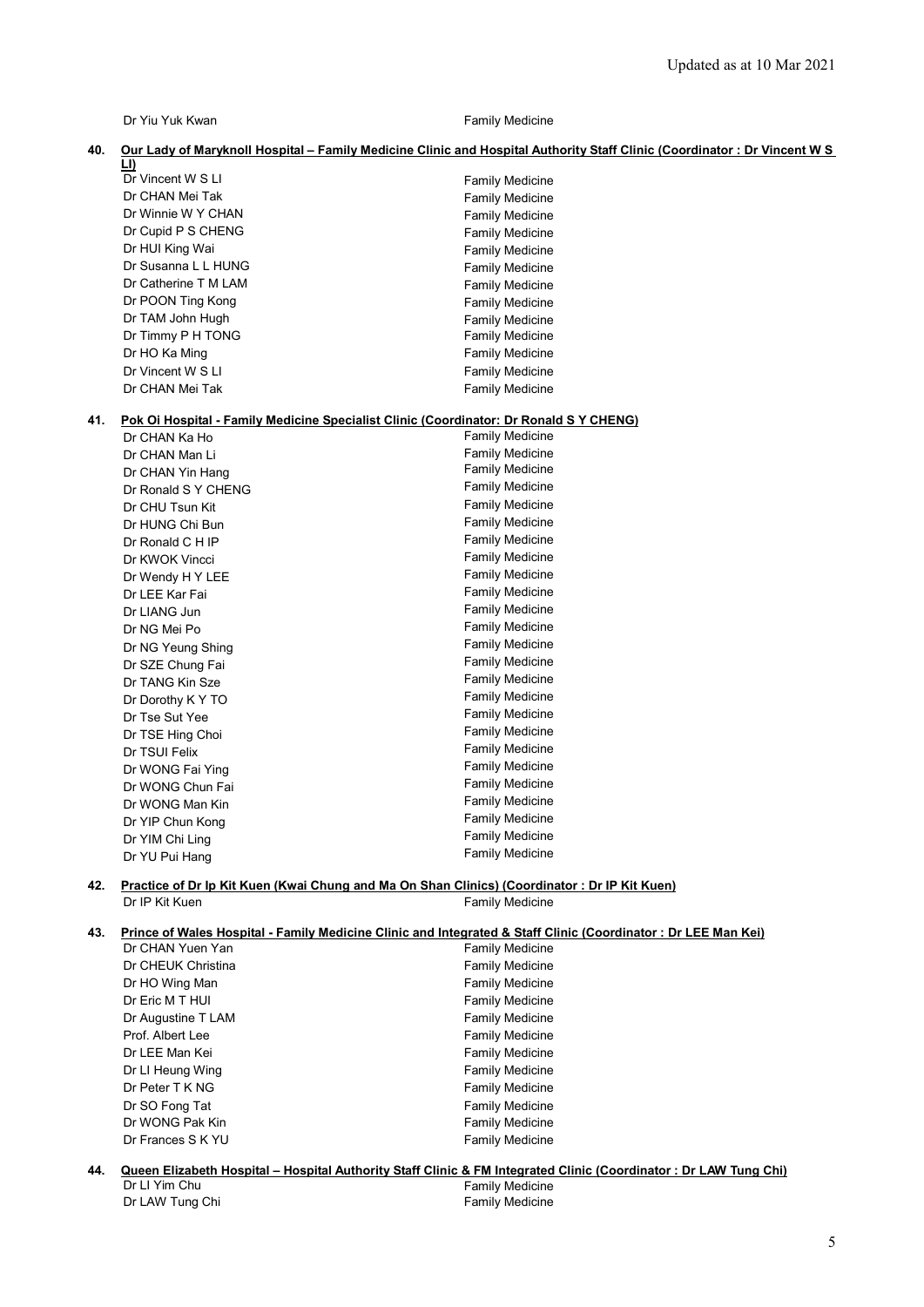|     | Dr Catherine X R CHEN                                                                         | <b>Family Medicine</b>                                                                                                  |
|-----|-----------------------------------------------------------------------------------------------|-------------------------------------------------------------------------------------------------------------------------|
|     | Dr CHAN King Hong                                                                             | <b>Family Medicine</b>                                                                                                  |
|     | Dr KO Siu Hin                                                                                 | <b>Family Medicine</b>                                                                                                  |
|     | Dr KWONG Hon Kei                                                                              | <b>Family Medicine</b>                                                                                                  |
|     | Dr LEUNG To Fung                                                                              | <b>Family Medicine</b>                                                                                                  |
|     | Dr MAN Fung Yi                                                                                | <b>Family Medicine</b>                                                                                                  |
|     |                                                                                               |                                                                                                                         |
| 45. | <b>Queen Mary Hospital - Hospital Authority Staff Clinic (Coordinator: Dr CHAN Chin Ping)</b> |                                                                                                                         |
|     | Dr CHAN Chin Ping                                                                             | <b>Family Medicine</b>                                                                                                  |
|     |                                                                                               |                                                                                                                         |
| 46. | Robert Black General Out-patient Clinic (Coordinator: Dr Dr POON Ting Kong)                   |                                                                                                                         |
|     | Dr LI Yim Chu                                                                                 | <b>Family Medicine</b>                                                                                                  |
|     | Dr POON Ting Kong                                                                             | <b>Family Medicine</b>                                                                                                  |
|     | Dr YAU Kin Chung                                                                              | <b>Family Medicine</b>                                                                                                  |
|     | Dr HO Ka Ming                                                                                 | <b>Family Medicine</b>                                                                                                  |
|     | Dr LIU Yin Mei                                                                                | <b>Family Medicine</b>                                                                                                  |
|     |                                                                                               |                                                                                                                         |
| 47. |                                                                                               | Ruttonjee & Tang Shiu Kin Hospital - Hospital Authority Staff Clinic & Family Medicine Training Centre (Coordinator: Dr |
|     | <b>Crystal P S LEUNG)</b><br>Dr Crystal P S LEUNG                                             | <b>Family Medicine</b>                                                                                                  |
|     |                                                                                               | <b>Family Medicine</b>                                                                                                  |
|     | Dr LEUNG Wing Mun                                                                             |                                                                                                                         |
|     | Dr Michelle M Y WONG                                                                          | <b>Family Medicine</b>                                                                                                  |
|     | Dr Marcus M S WONG                                                                            | <b>Family Medicine</b>                                                                                                  |
| 48. | Sai Wan Ho General Out-patient Clinic (Coordinator: Dr LEUNG Wing Mun)                        |                                                                                                                         |
|     | Dr CHENG Kit Wing                                                                             | <b>Family Medicine</b>                                                                                                  |
|     | Dr LEUNG Ka Fai                                                                               | <b>Family Medicine</b>                                                                                                  |
|     | Dr LI Hei Lim                                                                                 | <b>Family Medicine</b>                                                                                                  |
|     | Dr Marcus M S WONG                                                                            | <b>Family Medicine</b>                                                                                                  |
|     | Dr YEUNG Wai Man                                                                              | <b>Family Medicine</b>                                                                                                  |
|     |                                                                                               |                                                                                                                         |
| 49. |                                                                                               | Sai Ying Pun Jockey Club General Out-patient Clinic & Family Medicine Specialist Clinic (Coordinator: Dr CHAU Kai       |
|     | Man)                                                                                          |                                                                                                                         |
|     | Dr KO Wai Kit                                                                                 | <b>Family Medicine</b>                                                                                                  |
|     | Dr Wendy W S TSUI                                                                             | <b>Family Medicine</b>                                                                                                  |
|     | Dr KWONG Siu Kei                                                                              | <b>Family Medicine</b>                                                                                                  |
|     | Dr WANG Hua Li                                                                                | <b>Family Medicine</b>                                                                                                  |
|     | Dr CHAU Kai Man                                                                               | <b>Family Medicine</b>                                                                                                  |
|     | Dr Catherine S W NG                                                                           | <b>Family Medicine</b>                                                                                                  |
|     | Dr NGAI Ka Ho                                                                                 | <b>Family Medicine</b>                                                                                                  |
|     | Dr CHAN Chin Ping                                                                             | <b>Family Medicine</b>                                                                                                  |
|     | Dr David C S CHENG                                                                            | <b>Family Medicine</b>                                                                                                  |
|     | Dr LEE Ling Hin                                                                               | <b>Family Medicine</b>                                                                                                  |
|     | Dr LUK Kam Hung                                                                               | <b>Family Medicine</b>                                                                                                  |
|     | Dr CHEUNG Man Ha                                                                              | <b>Family Medicine</b>                                                                                                  |
|     | Dr Stephen C W CHOU                                                                           | <b>Family Medicine</b>                                                                                                  |
|     | Dr LAI Sum Yin                                                                                | <b>Family Medicine</b>                                                                                                  |
|     | Dr Leopard P PONG                                                                             | <b>Family Medicine</b>                                                                                                  |
|     | Dr TAM Yick Sin                                                                               | <b>Family Medicine</b>                                                                                                  |
|     |                                                                                               |                                                                                                                         |
| 50. | Shau Kei Wan Jockey Club General Out-patient Clinic (Coordinator: Dr Wendy W Y KWAN)          |                                                                                                                         |
|     | Dr Wendy W Y KWAN                                                                             | <b>Family Medicine</b>                                                                                                  |
|     | Dr LEUNG Wing Mun                                                                             | <b>Family Medicine</b>                                                                                                  |
|     |                                                                                               |                                                                                                                         |
| 51. |                                                                                               | Shun Tak Fraternal Association Leung Kau Kui General Out-patient Clinic (Coordinator: Dr Ignatius P S CHOY)             |
|     | Dr LI Yim Chu                                                                                 | <b>Family Medicine</b>                                                                                                  |
|     | Dr Ignatius P S CHOY                                                                          | <b>Family Medicine</b>                                                                                                  |
|     | Dr LEUNG To Fung                                                                              | <b>Family Medicine</b>                                                                                                  |
|     | Dr Clarence C M CHOI                                                                          | <b>Family Medicine</b>                                                                                                  |
|     | Dr LAI Siu Wai                                                                                | <b>Family Medicine</b>                                                                                                  |
|     | Dr WONG Kwai Sheung                                                                           | <b>Family Medicine</b>                                                                                                  |
|     |                                                                                               |                                                                                                                         |
| 52. | Tin Shui Wai (Tin Yip Road) Community Health Centre (Coordinator: Dr CHAN Yin Hang)           |                                                                                                                         |
|     | Dr CHAN Ka Ho                                                                                 | <b>Family Medicine</b>                                                                                                  |
|     | Dr CHAN Man Li                                                                                | <b>Family Medicine</b>                                                                                                  |
|     | Dr CHAN Yin Hang                                                                              | <b>Family Medicine</b>                                                                                                  |
|     |                                                                                               |                                                                                                                         |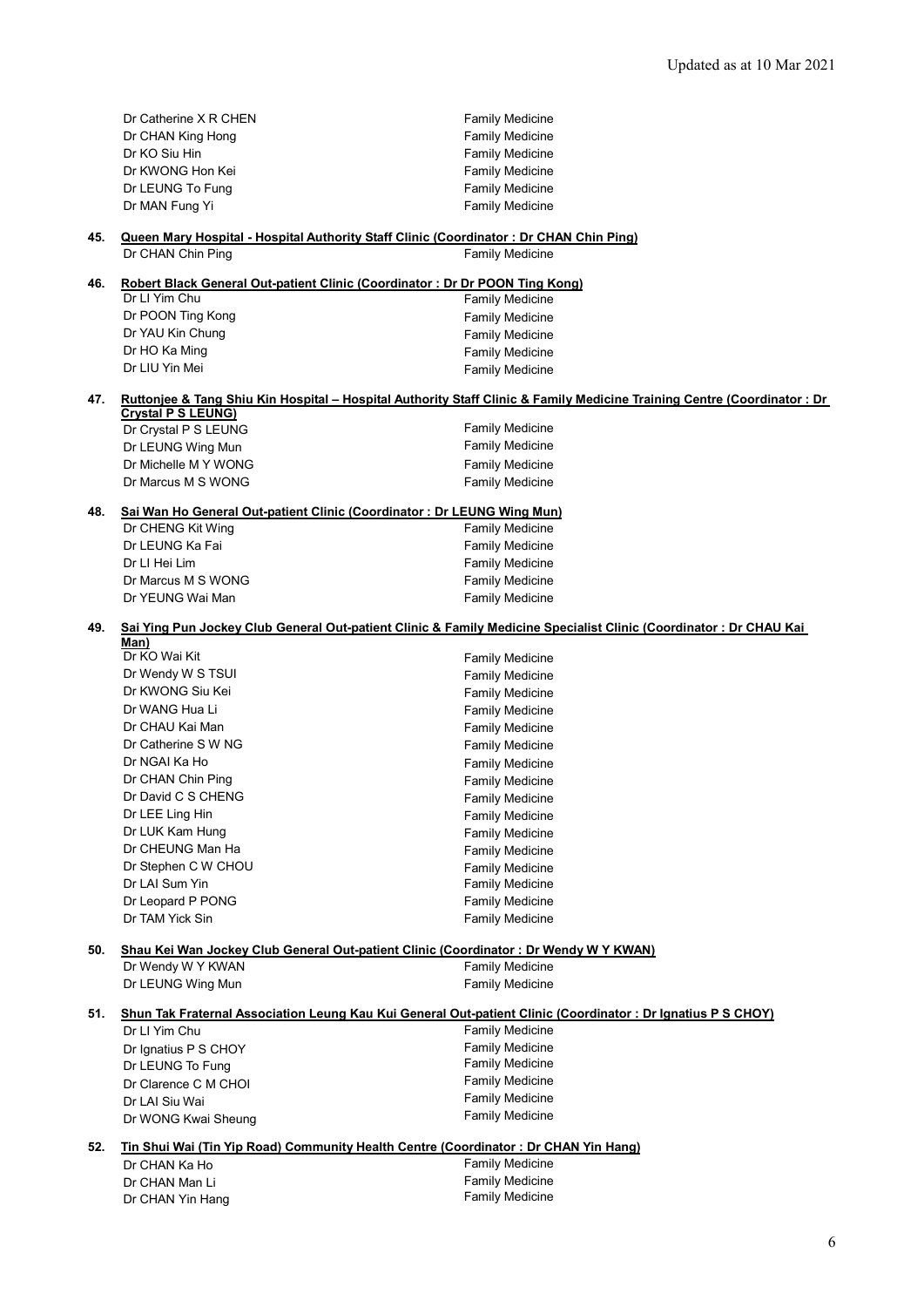| Dr Ronald S Y CHENG | <b>Family Medicine</b> |
|---------------------|------------------------|
| Dr CHU Tsun Kit     | <b>Family Medicine</b> |
| Dr HUNG Chi Bun     | <b>Family Medicine</b> |
| Dr Ronald C H IP    | <b>Family Medicine</b> |
| Dr KWOK Vincci      | <b>Family Medicine</b> |
| Dr Wendy H Y LEE    | <b>Family Medicine</b> |
| Dr LEE Kar Fai      | <b>Family Medicine</b> |
| Dr LIANG Jun        | <b>Family Medicine</b> |
| Dr NG Mei Po        | <b>Family Medicine</b> |
| Dr NG Yeung Shing   | <b>Family Medicine</b> |
| Dr SZE Chung Fai    | <b>Family Medicine</b> |
| Dr TANG Kin Sze     | <b>Family Medicine</b> |
| Dr Dorothy K Y TO   | <b>Family Medicine</b> |
| Dr Tse Sut Yee      | <b>Family Medicine</b> |
| Dr TSE Hing Choi    | <b>Family Medicine</b> |
| Dr TSUI Felix       | <b>Family Medicine</b> |
| Dr WONG Fai Ying    | <b>Family Medicine</b> |
| Dr WONG Chun Fai    | <b>Family Medicine</b> |
| Dr WONG Man Kin     | <b>Family Medicine</b> |
| Dr YIP Chun Kong    | <b>Family Medicine</b> |
| Dr YIM Chi Ling     | <b>Family Medicine</b> |
| Dr YU Pui Hang      | <b>Family Medicine</b> |

#### **53. Tin Shui Wai Health Centre (Tin Shui Road) (Coordinator: Dr HUNG Chi Bun)**

| Dr CHAN Ka Ho       | <b>Family Medicine</b> |
|---------------------|------------------------|
| Dr CHAN Man Li      | Family Medicine        |
| Dr CHAN Yin Hang    | <b>Family Medicine</b> |
| Dr Ronald S Y CHENG | <b>Family Medicine</b> |
| Dr CHU Tsun Kit     | <b>Family Medicine</b> |
| Dr HUNG Chi Bun     | <b>Family Medicine</b> |
| Dr Ronald C H IP    | <b>Family Medicine</b> |
| Dr KWOK Vincci      | Family Medicine        |
| Dr Wendy H Y LEE    | <b>Family Medicine</b> |
| Dr LEE Kar Fai      | <b>Family Medicine</b> |
| Dr LIANG Jun        | <b>Family Medicine</b> |
| Dr NG Mei Po        | <b>Family Medicine</b> |
| Dr NG Yeung Shing   | <b>Family Medicine</b> |
| Dr SZE Chung Fai    | <b>Family Medicine</b> |
| Dr TANG Kin Sze     | <b>Family Medicine</b> |
| Dr Dorothy K Y TO   | <b>Family Medicine</b> |
| Dr Tse Sut Yee      | <b>Family Medicine</b> |
| Dr TSE Hing Choi    | <b>Family Medicine</b> |
| Dr TSUI Felix       | <b>Family Medicine</b> |
| Dr WONG Fai Ying    | <b>Family Medicine</b> |
| Dr WONG Chun Fai    | <b>Family Medicine</b> |
| Dr WONG Man Kin     | <b>Family Medicine</b> |
| Dr YIP Chun Kong    | <b>Family Medicine</b> |
| Dr YIM Chi Ling     | <b>Family Medicine</b> |
| Dr YU Pui Hang      | <b>Family Medicine</b> |

#### **54. Tin Shui Wai Hospital Family Medicine Specialist Out-patient Clinic (Coordinator: Dr CHAN Man Li)**

| Dr CHAN Ka Ho       | <b>Family Medicine</b> |
|---------------------|------------------------|
| Dr CHAN Man Li      | <b>Family Medicine</b> |
| Dr CHAN Yin Hang    | <b>Family Medicine</b> |
| Dr Ronald S Y CHENG | <b>Family Medicine</b> |
| Dr CHU Tsun Kit     | <b>Family Medicine</b> |
| Dr HUNG Chi Bun     | <b>Family Medicine</b> |
| Dr Ronald C H IP    | <b>Family Medicine</b> |
| Dr KWOK Vincci      | <b>Family Medicine</b> |
| Dr Wendy H Y LEE    | <b>Family Medicine</b> |
| Dr LEE Kar Fai      | <b>Family Medicine</b> |
| Dr LIANG Jun        | <b>Family Medicine</b> |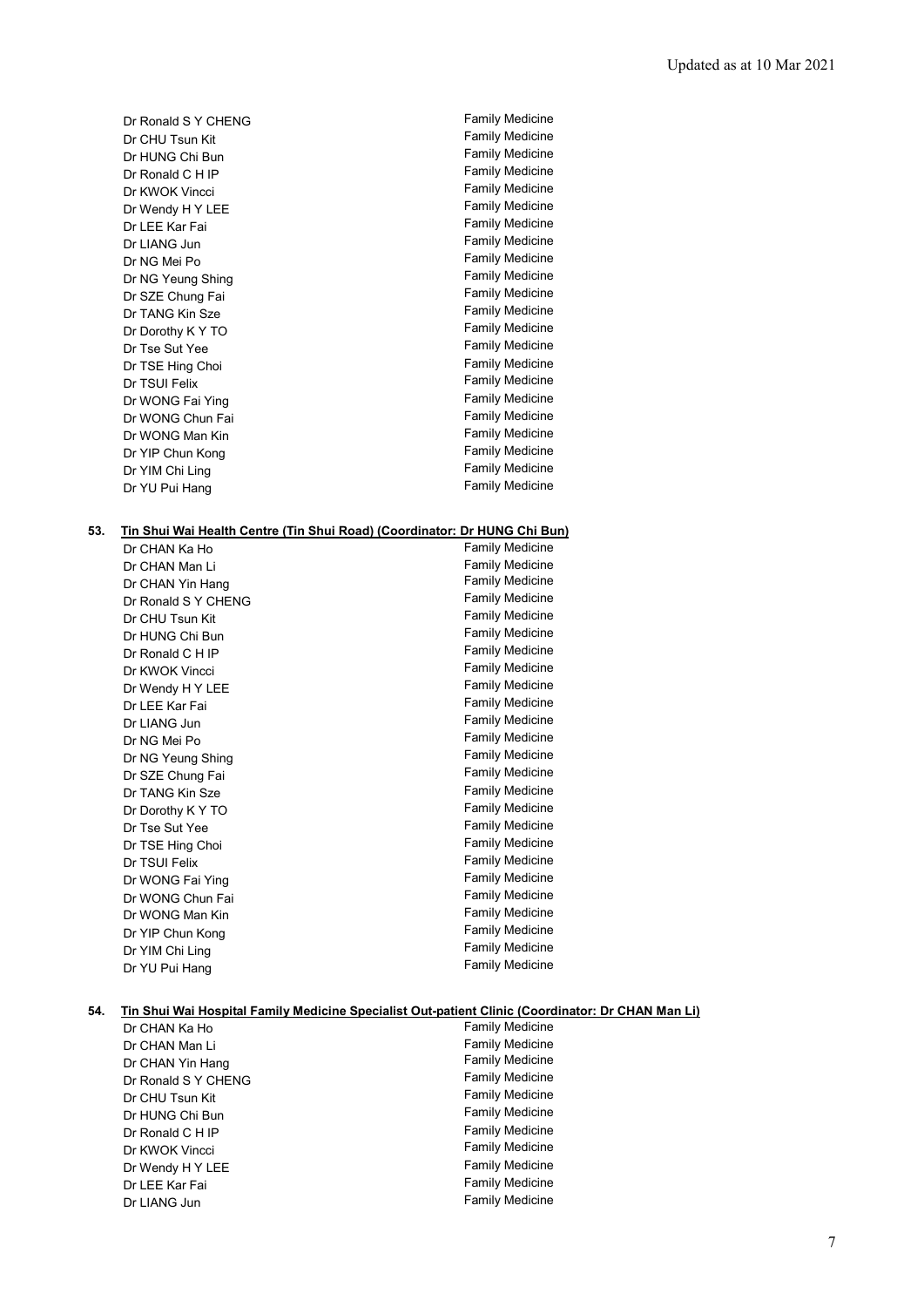|     | Dr NG Mei Po                                                             | <b>Family Medicine</b>                                                                                                   |
|-----|--------------------------------------------------------------------------|--------------------------------------------------------------------------------------------------------------------------|
|     | Dr NG Yeung Shing                                                        | <b>Family Medicine</b>                                                                                                   |
|     | Dr SZE Chung Fai                                                         | <b>Family Medicine</b>                                                                                                   |
|     | Dr TANG Kin Sze                                                          | <b>Family Medicine</b>                                                                                                   |
|     | Dr Dorothy K Y TO                                                        | <b>Family Medicine</b>                                                                                                   |
|     | Dr Tse Sut Yee                                                           | <b>Family Medicine</b>                                                                                                   |
|     | Dr TSE Hing Choi                                                         | <b>Family Medicine</b>                                                                                                   |
|     | Dr TSUI Felix                                                            | <b>Family Medicine</b>                                                                                                   |
|     | Dr WONG Fai Ying                                                         | <b>Family Medicine</b>                                                                                                   |
|     | Dr WONG Chun Fai                                                         | <b>Family Medicine</b>                                                                                                   |
|     | Dr WONG Man Kin                                                          | <b>Family Medicine</b>                                                                                                   |
|     | Dr YIP Chun Kong                                                         | <b>Family Medicine</b>                                                                                                   |
|     | Dr YIM Chi Ling                                                          | <b>Family Medicine</b>                                                                                                   |
|     | Dr YU Pui Hang                                                           | <b>Family Medicine</b>                                                                                                   |
|     |                                                                          |                                                                                                                          |
|     |                                                                          |                                                                                                                          |
| 55. |                                                                          | Tseung Kwan O Jockey Club General Out-patient Clinic (Coordinator: Dr Loretta K P LAI)                                   |
|     | Dr CHAN Pang Fai                                                         | <b>Family Medicine</b>                                                                                                   |
|     | Dr CHOW Kai Lim                                                          | <b>Family Medicine</b>                                                                                                   |
|     | Dr Loretta K P LAI                                                       | <b>Family Medicine</b>                                                                                                   |
|     | Dr TSANG Ming Lam                                                        | <b>Family Medicine</b>                                                                                                   |
| 56. | Tsing Yi Town General Out-patient Clinic (Coordinator: Dr NG Ming Shing) |                                                                                                                          |
|     | Dr IP Yan Yan                                                            | Family Medicine                                                                                                          |
|     | Dr LEE Kit Yan                                                           | <b>Family Medicine</b>                                                                                                   |
|     | Dr LUK Wan                                                               | <b>Family Medicine</b>                                                                                                   |
|     | Dr NG Ming Shing                                                         | <b>Family Medicine</b>                                                                                                   |
|     | Dr TAM Ho Shan                                                           | <b>Family Medicine</b>                                                                                                   |
|     |                                                                          |                                                                                                                          |
| 57. |                                                                          | Tuen Mun Hospital – Family Medicine Specialist Clinic & Hospital Authority Staff Clinic (Coordinator: Dr NG Yeung Shing) |
|     | Dr CHAN Ka Ho                                                            | <b>Family Medicine</b>                                                                                                   |
|     | Dr CHAN Man Li                                                           | <b>Family Medicine</b>                                                                                                   |
|     | Dr CHAN Yin Hang                                                         | <b>Family Medicine</b>                                                                                                   |
|     | Dr Ronald S Y CHENG                                                      | <b>Family Medicine</b>                                                                                                   |
|     | Dr CHU Tsun Kit                                                          | <b>Family Medicine</b>                                                                                                   |
|     | Dr HUNG Chi Bun                                                          | <b>Family Medicine</b>                                                                                                   |
|     | Dr Ronald C H IP                                                         | <b>Family Medicine</b>                                                                                                   |
|     | Dr KWOK Vincci                                                           | <b>Family Medicine</b>                                                                                                   |
|     | Dr Wendy H Y LEE                                                         | <b>Family Medicine</b>                                                                                                   |
|     | Dr LEE Kar Fai                                                           | <b>Family Medicine</b>                                                                                                   |
|     | Dr LIANG Jun                                                             | <b>Family Medicine</b>                                                                                                   |
|     | Dr NG Mei Po                                                             | <b>Family Medicine</b>                                                                                                   |
|     | Dr NG Yeung Shing                                                        | <b>Family Medicine</b>                                                                                                   |
|     | Dr SZE Chung Fai                                                         | <b>Family Medicine</b>                                                                                                   |
|     | Dr TANG Kin Sze                                                          | Family Medicine                                                                                                          |
|     | Dr Dorothy K Y TO                                                        | <b>Family Medicine</b>                                                                                                   |
|     | Dr Tse Sut Yee                                                           | <b>Family Medicine</b>                                                                                                   |
|     | Dr TSE Hing Choi                                                         | <b>Family Medicine</b>                                                                                                   |
|     |                                                                          | <b>Family Medicine</b>                                                                                                   |
|     | Dr TSUI Felix                                                            |                                                                                                                          |
|     | Dr WONG Fai Ying                                                         | <b>Family Medicine</b>                                                                                                   |
|     | Dr WONG Chun Fai                                                         | <b>Family Medicine</b>                                                                                                   |
|     | Dr WONG Man Kin                                                          | <b>Family Medicine</b>                                                                                                   |
|     | Dr YIP Chun Kong                                                         | Family Medicine                                                                                                          |
|     | Dr YIM Chi Ling<br>Dr YU Pui Hang                                        | <b>Family Medicine</b><br><b>Family Medicine</b>                                                                         |

# **58. Tuen Mun Mental Health Centre (Coordinator : Dr CHENG Chi Wai)**

| Dr CHAN Cheong Fai  | Psychiatry |
|---------------------|------------|
| Dr CHAN Kai Tai     | Psychiatry |
| Dr CHENG Chi Wai    | Psychiatry |
| Dr CHIANG Tin Po    | Psychiatry |
| Dr Gloria M Y CHOW  | Psychiatry |
| Dr Paulina P L CHOW | Psychiatry |
|                     |            |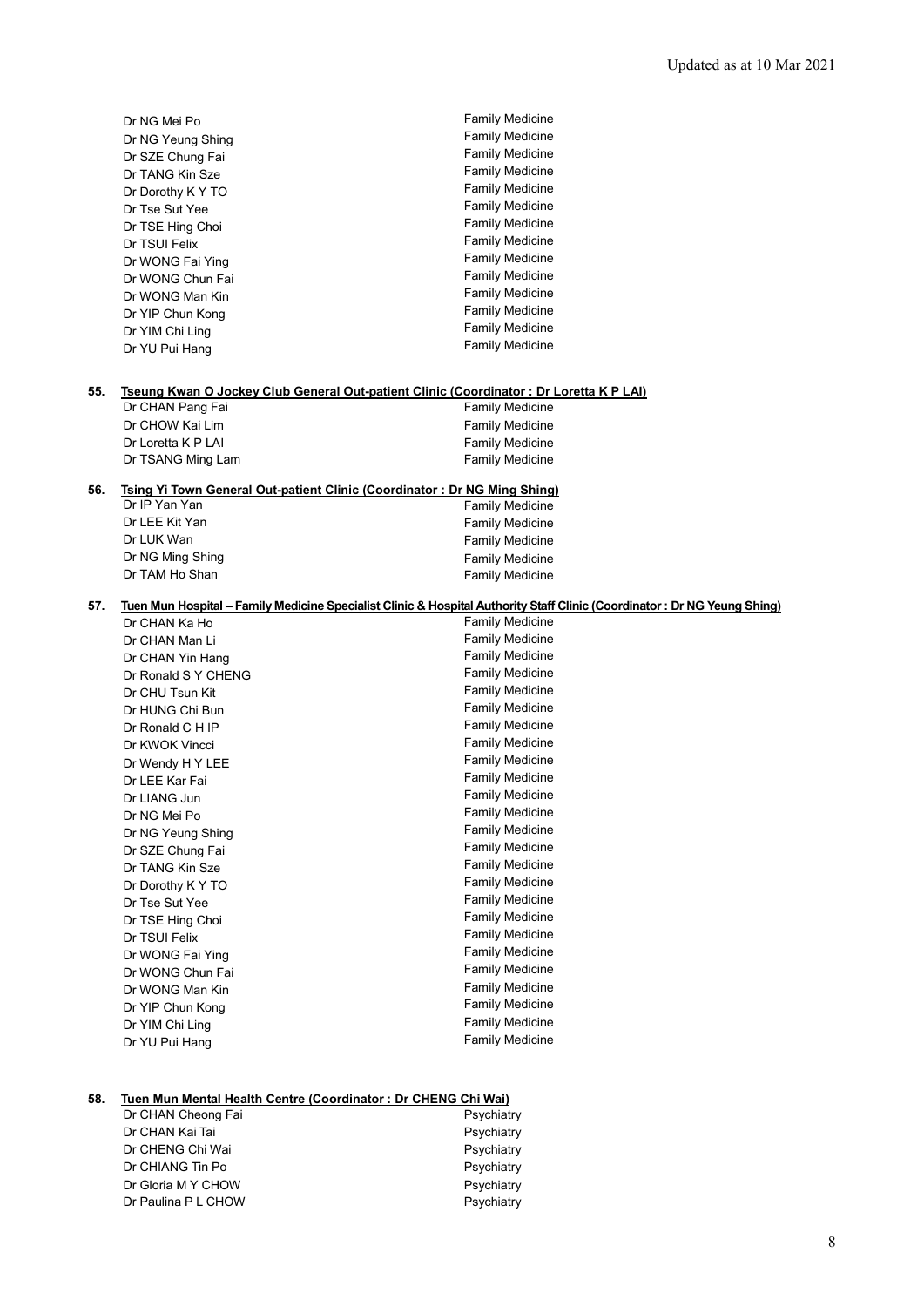|     | Dr CHOW Suet Yan                                                                                                           | Psychiatry                                                                                                          |  |  |
|-----|----------------------------------------------------------------------------------------------------------------------------|---------------------------------------------------------------------------------------------------------------------|--|--|
|     | Dr Rommel C H HUNG                                                                                                         | Psychiatry                                                                                                          |  |  |
|     | Dr LAM Ming                                                                                                                | Psychiatry                                                                                                          |  |  |
|     | Dr Jenny P H LAM                                                                                                           | Psychiatry                                                                                                          |  |  |
|     | Dr Jessica P Y LAM                                                                                                         | Psychiatry                                                                                                          |  |  |
|     | Dr LAM Siu Man                                                                                                             | Psychiatry                                                                                                          |  |  |
|     | Dr LI Siu Wah                                                                                                              | Psychiatry                                                                                                          |  |  |
|     | Dr LUI Sai Yu                                                                                                              | Psychiatry                                                                                                          |  |  |
|     | Dr LUI Sing Heung                                                                                                          | Psychiatry                                                                                                          |  |  |
|     | Dr Bonnie W M SIU                                                                                                          | Psychiatry                                                                                                          |  |  |
|     | Dr TSO Steve                                                                                                               | Psychiatry                                                                                                          |  |  |
|     | Dr TSUI Chi Fong                                                                                                           |                                                                                                                     |  |  |
|     | Dr Jessica O Y WONG                                                                                                        | Psychiatry<br>Psychiatry                                                                                            |  |  |
|     |                                                                                                                            |                                                                                                                     |  |  |
| 59. | Tung Wah Hospital General Out-patient Clinic (Coordinator: Dr LEE Ling Hin)                                                |                                                                                                                     |  |  |
|     | Dr LEE Ling Hin                                                                                                            | <b>Family Medicine</b>                                                                                              |  |  |
| 60. | United Christian Hospital - Hospital Authority Staff Clinic & Family Medicine Specialist Clinic (Coordinator: Dr David V K |                                                                                                                     |  |  |
|     | CHAO)                                                                                                                      |                                                                                                                     |  |  |
|     | Dr David V K CHAO                                                                                                          | <b>Family Medicine</b>                                                                                              |  |  |
|     | Dr WONG Tseng Kwong                                                                                                        | <b>Family Medicine</b>                                                                                              |  |  |
|     | Dr YAU Lai Mo                                                                                                              | <b>Family Medicine</b>                                                                                              |  |  |
| 61. |                                                                                                                            | United Christian Hospital - Department of Medicine & Geriatircs, Palliative Care Unit (Coordinator : Dr LAM Po Tin) |  |  |
|     | Dr LAM Po Tin                                                                                                              | Internal Medicine                                                                                                   |  |  |
|     |                                                                                                                            |                                                                                                                     |  |  |
| 62. | University of Hong Kong - Department of Family Medicine and Primary Care / Ap Lei Chau General Out-patient Clinic          |                                                                                                                     |  |  |
|     | (Coordinator: Prof Cindy L K LAM)                                                                                          |                                                                                                                     |  |  |
|     | Prof Cindy L K LAM                                                                                                         | <b>Family Medicine</b>                                                                                              |  |  |
|     | Prof LAM Tai Pong                                                                                                          | <b>Family Medicine</b>                                                                                              |  |  |
|     | Dr William C W WONG                                                                                                        | <b>Family Medicine</b>                                                                                              |  |  |
|     | Dr Esther Y T YU                                                                                                           | <b>Family Medicine</b>                                                                                              |  |  |
|     | Dr Emily TY TSE                                                                                                            | <b>Family Medicine</b>                                                                                              |  |  |
|     | Dr SIN Ming Chuen                                                                                                          | <b>Family Medicine</b>                                                                                              |  |  |
|     | Dr HO Wang Fung                                                                                                            | <b>Family Medicine</b>                                                                                              |  |  |
| 63. | University of Hong Kong - University Health Service (Coordinator: Dr CHEUNG Man Kuen)                                      |                                                                                                                     |  |  |
|     | Dr CHEUNG Man Kuen                                                                                                         | <b>Family Medicine</b>                                                                                              |  |  |
|     | Dr Paul W K CHEUNG                                                                                                         | <b>Family Medicine</b>                                                                                              |  |  |
|     | Dr Silvia S M HON KAM                                                                                                      | <b>Family Medicine</b>                                                                                              |  |  |
|     |                                                                                                                            |                                                                                                                     |  |  |
| 64. | Violet Peel General Out-patient Clinic (Coordinator: Dr LEUNG Wing Mun)                                                    |                                                                                                                     |  |  |
|     | Dr Crystal P S LEUNG                                                                                                       | <b>Family Medicine</b>                                                                                              |  |  |
|     | Dr LEUNG Wing Mun                                                                                                          | <b>Family Medicine</b>                                                                                              |  |  |
|     | Dr LUI How Mui                                                                                                             | <b>Family Medicine</b>                                                                                              |  |  |
|     | Dr SIU Lok Man                                                                                                             | <b>Family Medicine</b>                                                                                              |  |  |
|     | Dr Marcus M S WONG                                                                                                         | <b>Family Medicine</b>                                                                                              |  |  |
|     | Dr WU Kwok Keung                                                                                                           | <b>Family Medicine</b>                                                                                              |  |  |
| 65. | Wan Tsui General Out-patient Clinic (Coordinator: Dr Virginia L C WONG)                                                    |                                                                                                                     |  |  |
|     | Dr Irene S Y LAI                                                                                                           | <b>Family Medicine</b>                                                                                              |  |  |
|     | Dr Virginia L C WONG                                                                                                       | <b>Family Medicine</b>                                                                                              |  |  |
| 66. | Wang Tau Hom Jockey Club General Out-Patient Clinic (Coordinator: Dr Hui King Wai)                                         |                                                                                                                     |  |  |
|     | Dr HUI King Wai                                                                                                            | <b>Family Medicine</b>                                                                                              |  |  |
|     | Dr CHAN Mei Tak                                                                                                            | <b>Family Medicine</b>                                                                                              |  |  |
|     | Dr HO Ka Ming                                                                                                              | <b>Family Medicine</b>                                                                                              |  |  |
|     |                                                                                                                            |                                                                                                                     |  |  |
| 67. | West Kowloon General Out-patient Clinic (Coordinator: Dr CHEUNG Kwok Leung)                                                |                                                                                                                     |  |  |
|     | Dr CHAN Chi Wai                                                                                                            | <b>Family Medicine</b>                                                                                              |  |  |
|     | Dr CHEUNG Kwok Leung                                                                                                       | <b>Family Medicine</b>                                                                                              |  |  |
|     | Dr CHEUNG Wing Wo                                                                                                          | <b>Family Medicine</b>                                                                                              |  |  |
|     | Dr LEE Wing Yi                                                                                                             | <b>Family Medicine</b>                                                                                              |  |  |
|     | Dr Mariana C K SHUEN                                                                                                       | <b>Family Medicine</b>                                                                                              |  |  |
|     | Dr SY Wing Man                                                                                                             | <b>Family Medicine</b>                                                                                              |  |  |

**68. Wong Siu Ching Family Medicine Centre (Coordinator : Dr Li Heung Wing)**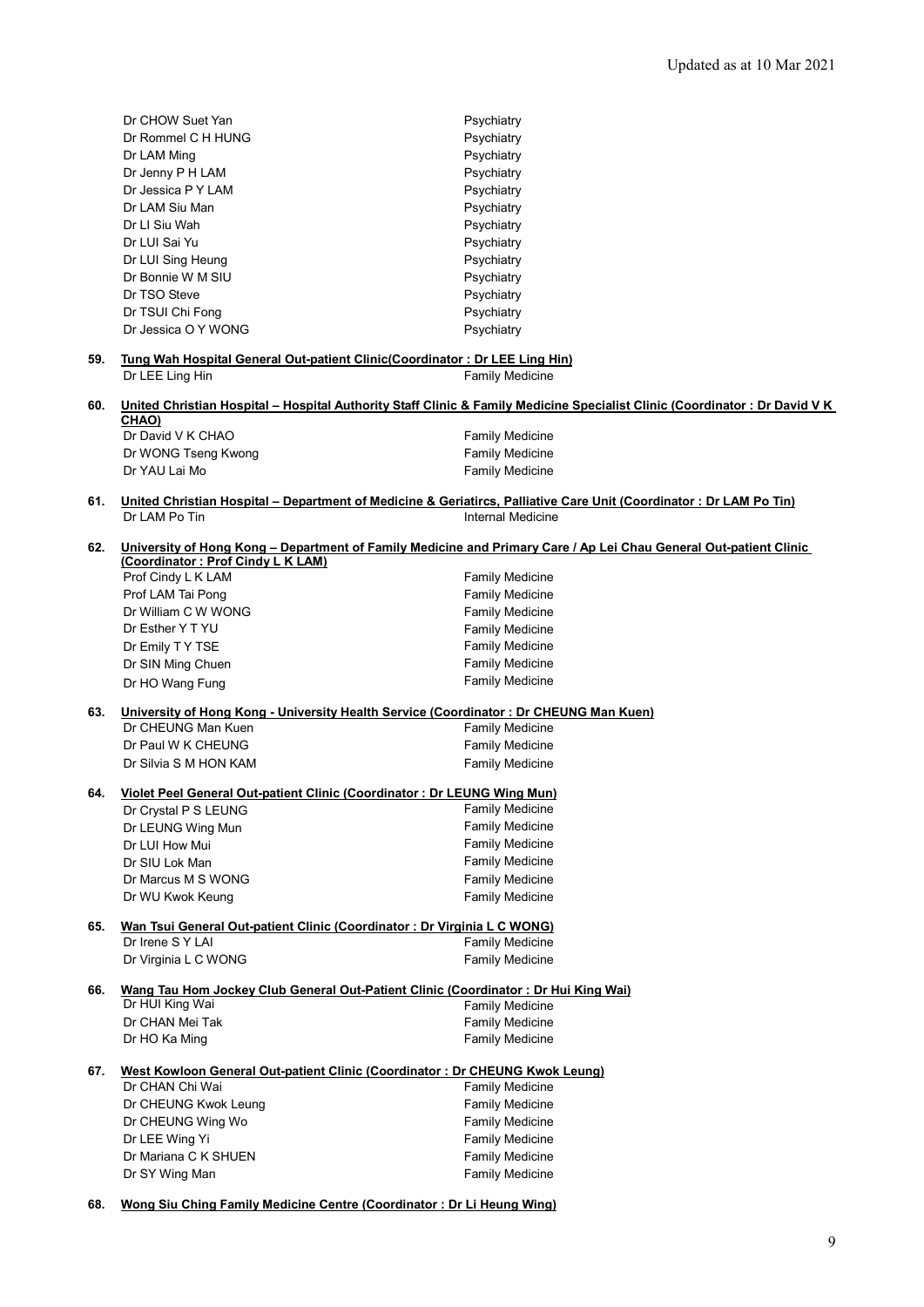|     | Dr CHAN Lit Ping                                                            | <b>Family Medicine</b> |
|-----|-----------------------------------------------------------------------------|------------------------|
|     | Dr CHEUNG Hard King                                                         | <b>Family Medicine</b> |
|     | Dr Eric M T HUI                                                             | Family Medicine        |
|     | Dr LAU Chi Hung                                                             | Family Medicine        |
|     | Dr LEE Chik Pui                                                             | Family Medicine        |
|     | Dr LI Heung Wing                                                            | <b>Family Medicine</b> |
|     | Dr WONG Kwok Hoi                                                            |                        |
|     |                                                                             | <b>Family Medicine</b> |
| 69. | Wu Hong General Out-patient Clinic (Coordinator: Dr YIM Chi Llng)           |                        |
|     | Dr CHAN Ka Ho                                                               | Family Medicine        |
|     | Dr CHAN Man Li                                                              | Family Medicine        |
|     |                                                                             | Family Medicine        |
|     | Dr CHAN Yin Hang                                                            |                        |
|     | Dr Ronald S Y CHENG                                                         | <b>Family Medicine</b> |
|     | Dr CHU Tsun Kit                                                             | <b>Family Medicine</b> |
|     | Dr HUNG Chi Bun                                                             | Family Medicine        |
|     | Dr Ronald C H IP                                                            | Family Medicine        |
|     | Dr Wendy H Y LEE                                                            | <b>Family Medicine</b> |
|     | Dr LEE Kar Fai                                                              | <b>Family Medicine</b> |
|     | Dr LIANG Jun                                                                | <b>Family Medicine</b> |
|     | Dr NG Mei Po                                                                | Family Medicine        |
|     | Dr NG Yeung Shing                                                           | <b>Family Medicine</b> |
|     | Dr SZE Chung Fai                                                            | Family Medicine        |
|     | Dr TANG Kin Sze                                                             | <b>Family Medicine</b> |
|     | Dr Dorothy K Y TO                                                           | <b>Family Medicine</b> |
|     |                                                                             | <b>Family Medicine</b> |
|     | Dr Tse Sut Yee                                                              | <b>Family Medicine</b> |
|     | Dr TSE Hing Choi                                                            |                        |
|     | Dr TSUI Felix                                                               | <b>Family Medicine</b> |
|     | Dr WONG Fai Ying                                                            | Family Medicine        |
|     | Dr WONG Chun Fai                                                            | <b>Family Medicine</b> |
|     | Dr WONG Man Kin                                                             | Family Medicine        |
|     | Dr YIM Chi Ling                                                             | <b>Family Medicine</b> |
|     |                                                                             | <b>Family Medicine</b> |
|     | Dr YU Pui Hang                                                              |                        |
| 70. | Wu York Yu General Out-patient Clinic (Coordinator: Dr Dr Susanna L LHUNG)  |                        |
|     | Dr LI Yim Chu                                                               | <b>Family Medicine</b> |
|     | Dr Susanna L LHUNG                                                          | Family Medicine        |
|     | Dr HO Ka Ming                                                               | <b>Family Medicine</b> |
|     | Dr CHAN Mei Tak                                                             | <b>Family Medicine</b> |
|     |                                                                             |                        |
| 71. | Yan Chai Hospital - General Practice Clinic (Coordinator: Dr YIU Ming Pong) |                        |
|     | Dr CHAN Chi Wai                                                             | <b>Family Medicine</b> |
|     | Dr Thomas Y L CHAN                                                          | <b>Family Medicine</b> |
|     | Dr CHEUNG Mei Yee                                                           | Family Medicine        |
|     | Dr LEE Kit Yan                                                              | Family Medicine        |
|     | Dr Luk Wan                                                                  | Family Medicine        |
|     | Dr NG Ming Shing                                                            | <b>Family Medicine</b> |
|     | Dr Janet C Y TAM                                                            | Family Medicine        |
|     | Dr YIU Ming Pong                                                            | <b>Family Medicine</b> |
|     | Dr YIU Yuk Kwan                                                             | Family Medicine        |
|     |                                                                             |                        |
| 72. | Yan Oi General Out-patient Clinic (Coordinator: Dr CHU Tsun Kit)            |                        |
|     | Dr CHAN Ka Ho                                                               | Family Medicine        |
|     | Dr CHAN Man Li                                                              | Family Medicine        |
|     | Dr CHAN Yin Hang                                                            | Family Medicine        |
|     | Dr Ronald S Y CHENG                                                         | Family Medicine        |
|     | Dr CHU Tsun Kit                                                             | Family Medicine        |
|     | Dr HUNG Chi Bun                                                             | <b>Family Medicine</b> |
|     | Dr Ronald C H IP                                                            | <b>Family Medicine</b> |
|     | Dr KWOK Vincci                                                              | <b>Family Medicine</b> |
|     | Dr Wendy H Y LEE                                                            | Family Medicine        |
|     | Dr LEE Kar Fai                                                              | Family Medicine        |
|     | Dr LIANG Jun                                                                | Family Medicine        |
|     | Dr NG Mei Po                                                                | Family Medicine        |
|     |                                                                             | Family Medicine        |
|     | Dr NG Yeung Shing<br>Dr SZE Chung Fai                                       | Family Medicine        |